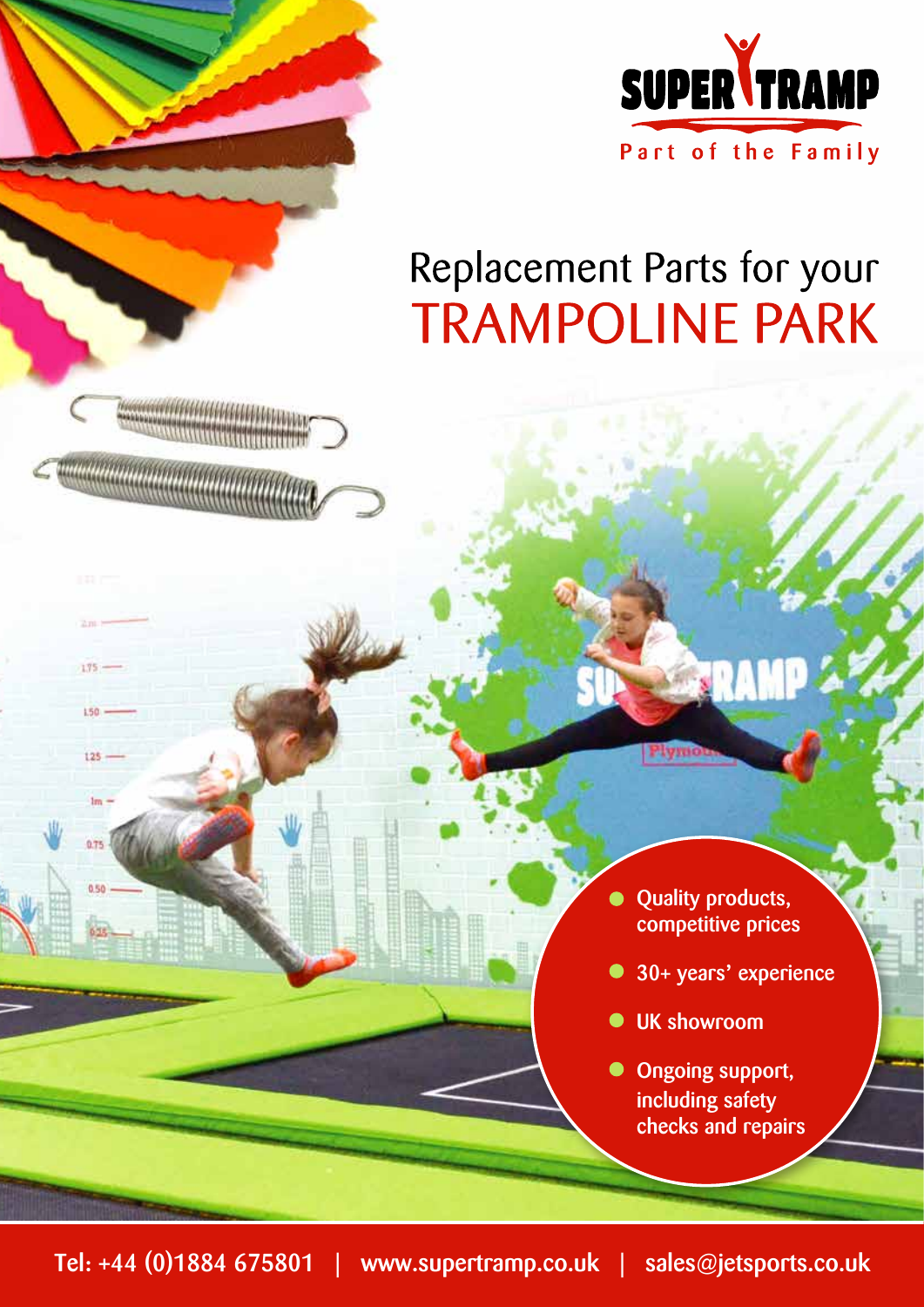# AN INTRODUCTION TO SUPER TRAMP

#### Industry specialists for more than 30 years

Super Tramp was founded in 1983 and is now one of the world's leading manufacturers of commercial trampolines. Our services include:

- Bespoke design, manufacture and installation of trampoline parks
- Supply of competitively-priced spare parts to fit a range of brands
- Ongoing support, including maintenance, safety checks and repairs
- Consultancy service, including one-to-one and group training sessions

#### Quality products, competitive prices

Inferior parts can lead to accidents and seriously harm a park's reputation. At Super Tramp, every product is designed to meet rigid standards in safety, durability and performance. Parts are manufactured right here in the UK and you'll find our prices very competitive.



### Bespoke products for your park

We can manufacture replacement trampoline beds to your specifications. You choose the material, size, thickness, colour and webbing, from a range of options. The beds can even be branded with your logo. Padding and nets are also available in sizes and colours to suit your park. This option may well be more cost-effective than going back to your original supplier, and keeps your park looking at its best.



### A UK showroom with a difference If you'd like to experience the quality of our trampolines for

yourself, we'd be happy to show you around our Super Tramp Park in Plymouth. The park includes 24 interconnecting trampolines and two large incline trampolines, along with a dodgeball arena, giant air bag and wall running area. Everything within the park can be ordered and manufactured to your own specification.

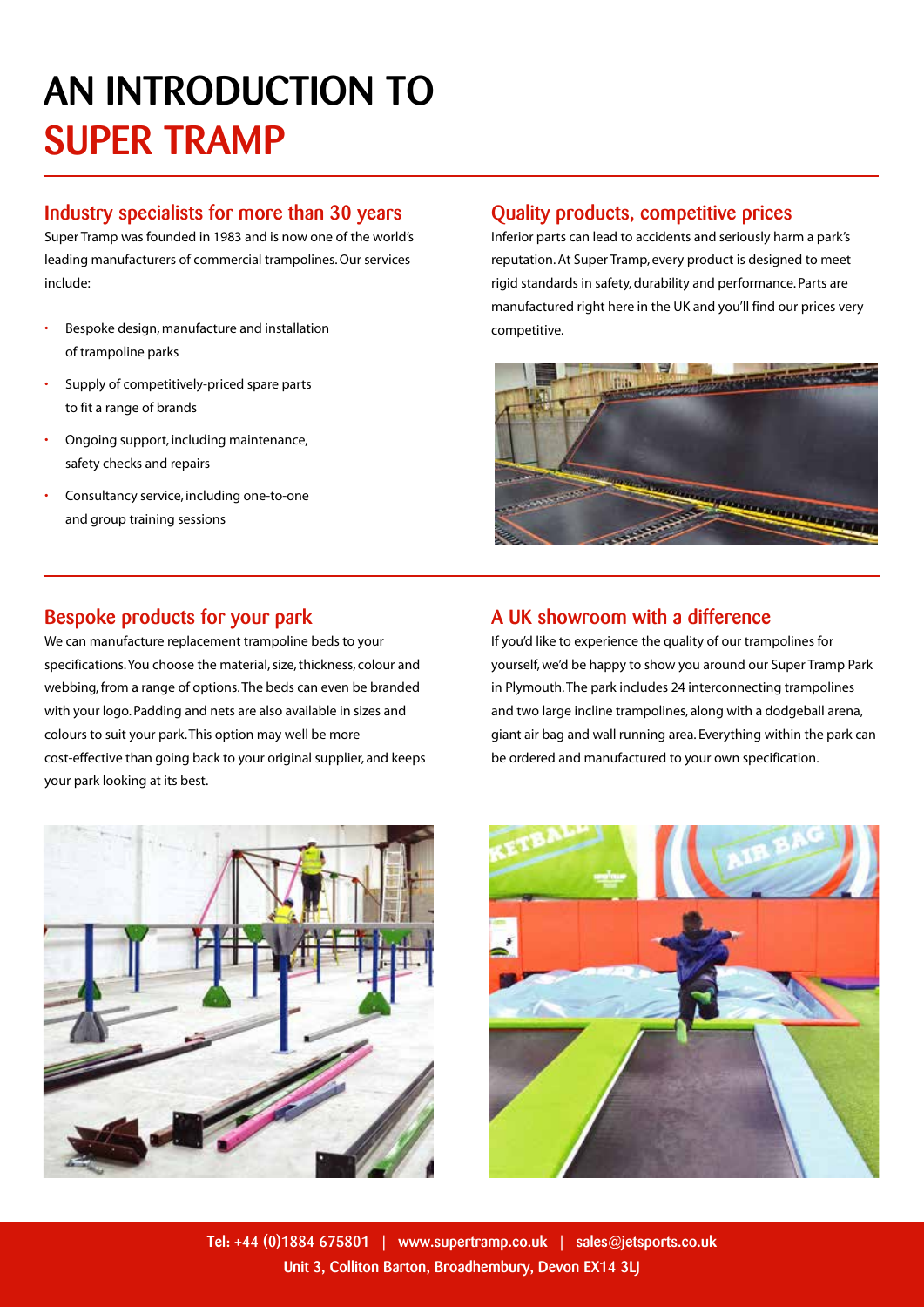# Replacement Springs

Our springs are extra strong and extra bouncy. Your customers will love how they perform, and you'll love how long they last.



### Tapered Springs

We've perfected our tapered springs over several years. They react to the weight of the individual user. This means that different parts of the spring are put under pressure by different users, vastly increasing the lifespan of the spring and your customers' enjoyment. Our tapered springs also feature an elongated hook, so they're easier for you to fit.

### 178mm (7 inch) springs: tapered design

### Consistent Width Springs

Our largest spring is designed for performance trampolines. The consistent width means that all of the coils are used at once, allowing users to bounce extra high. This spring is ideal for larger trampolines that feature a 2 string or web bed.

### 235mm (9.25 inch) performance springs



### 216mm (8.5 inch) springs: tapered design







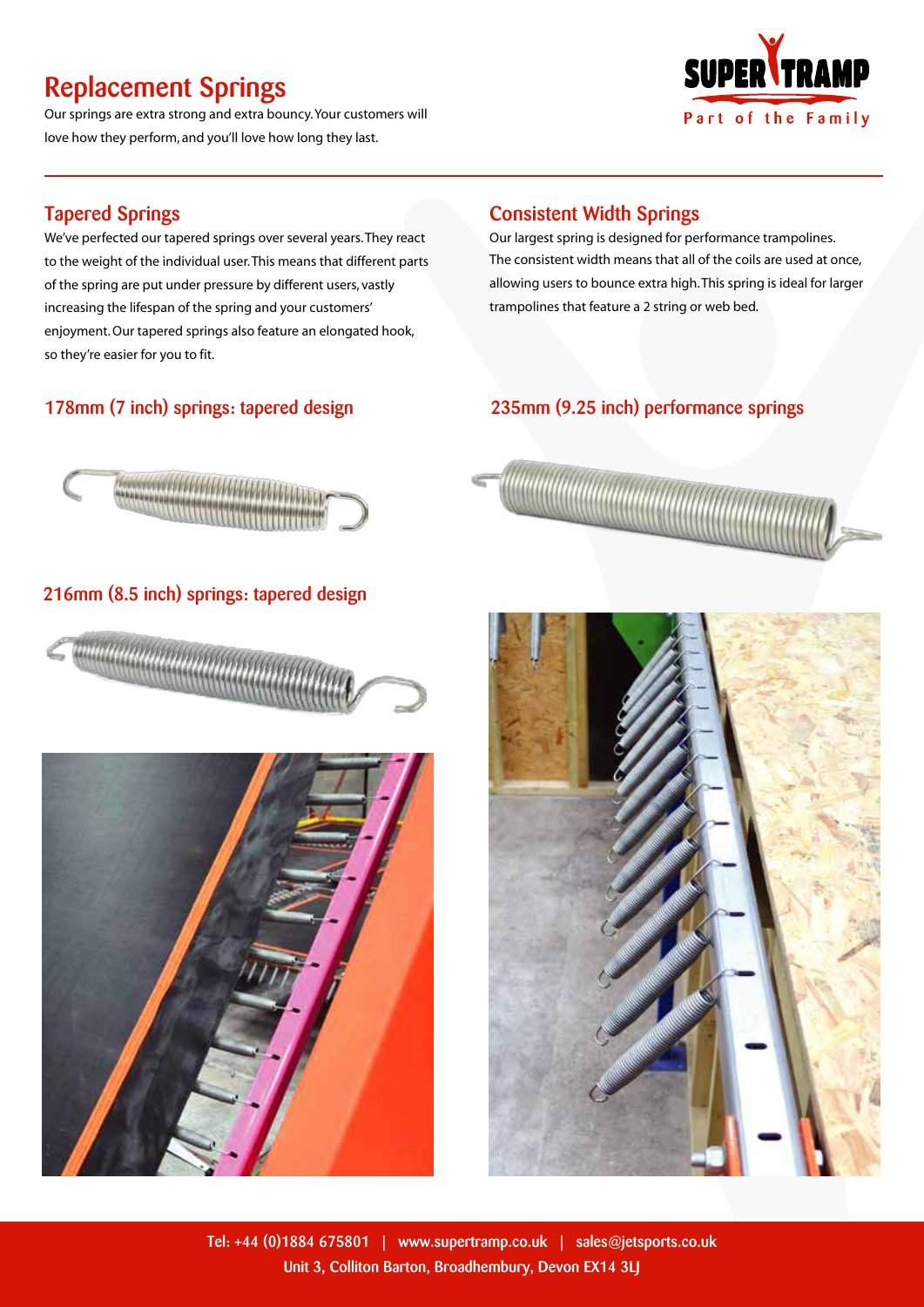## Replacement Trampoline Beds

We have a range of trampoline beds to suit different needs and budgets. Most are available in a choice of colours, including contrasting webbing, and can be branded with your park's logo.

#### Polymesh Beds

Our most popular beds, these are very competitively priced and adhere to strict quality and safety standards. The beds come with 200mm spring cover extensions. Single-skin polymesh beds are our most economical solution. However, the stronger double-skin beds are longer-lasting, so offer better value over their life-span and eliminate the need for secondary fail-safe netting.

- Single-skin Tencate polymesh bed with 200mm spring cover extensions. Available in black with the option of a coloured webbing border.
- Double-skin polymesh bed with 200mm spring cover extensions. Available in black, as well as red, blue, grey or yellow over black Tencate, with the option of coloured webbing.



A single-skin black Tencate

A double-skin blue A double-skin red A double-skin Yellow

### Powermesh Beds

Our powermesh beds offer increased control, making them particularly suitable for younger children and gymnasts. They're actually made from one skin of polymesh and one of powermesh, to offer both superior performance and increased durability. These beds also come with 200mm spring cover extensions.

• Double-skin powermesh bed with 200mm spring cover extensions. Available in a wide choice of colours, including black, grey, green, blue and red, and your choice of coloured webbing.





Grey double skin Blue double skin Red double skin Green double skin

## Coloured Contrast Webbing

The majority of our beds come with a webbing border. The webbing border is available in a choice of colours. We suggest ordering a contrasting colour to the bed, as it can help to reduce your park's injury rates.

The contrasting colour helps children to recognise the safe jumping zone and keep away from the padding when they're jumping. This makes your beds last even longer.





Our 2-string beds don't need the webbing border, so have the jumping zone printed onto them instead.

Tel: +44 (0)1884 675801 | www.supertramp.co.uk | sales@jetsports.co.uk Unit 3, Colliton Barton, Broadhembury, Devon EX14 3LJ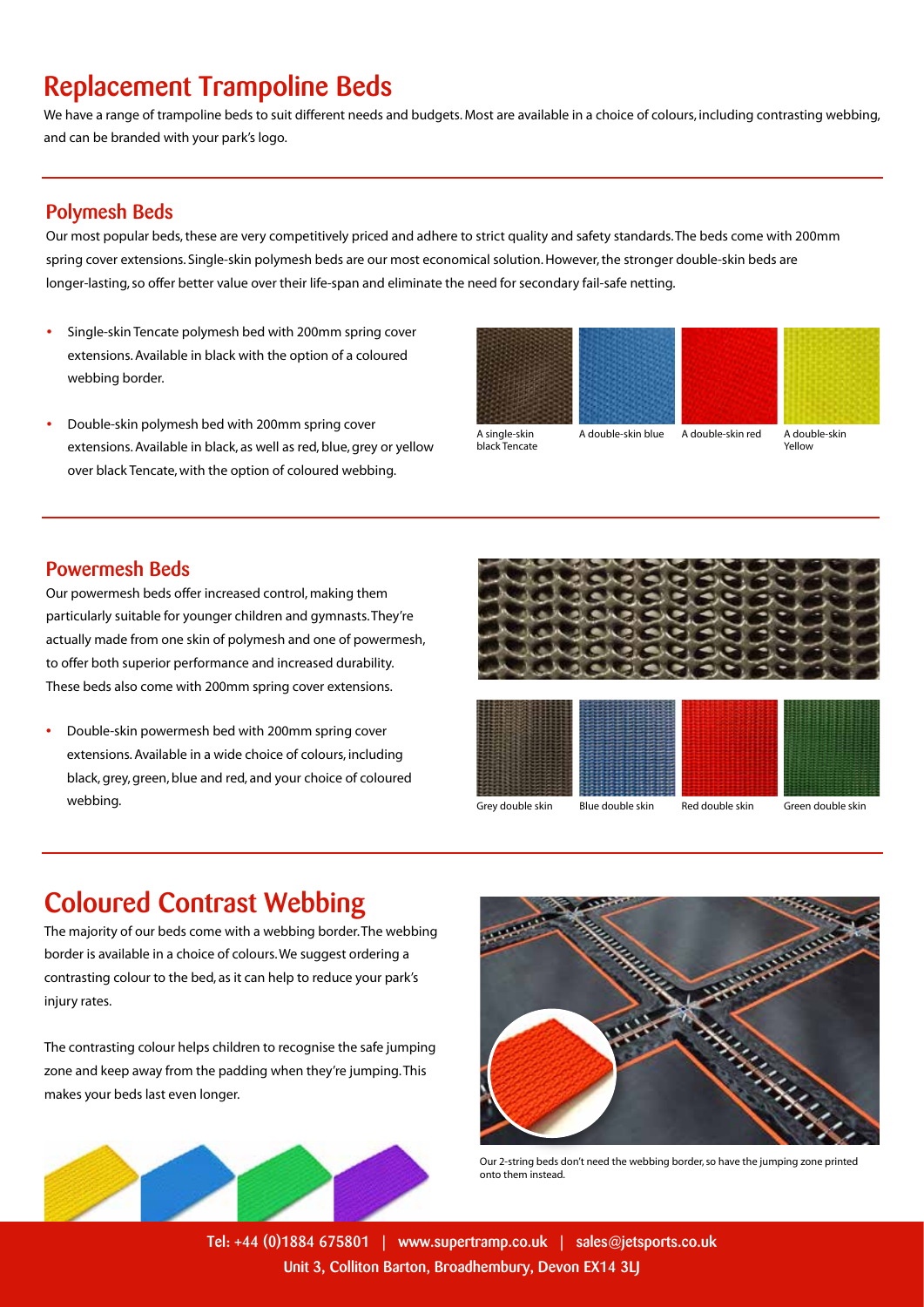# 2-String Performance Beds

Our 2-string bed is exclusive to Super Tramp and believed to be the hardest-wearing trampoline bed available in the UK.



#### Increased performance

The 2-string bed is similar to a webbed bed, but offers better grip and stability. This helps users to build their confidence, and feel comfortable bouncing higher and performing tricks. The cross-weave design has air pockets between the strings to allow for optimal airflow. This crucial flow of air is the key to the 2-string's exceptional performance, allowing for maximum jump power and uncompromised stability. The 2-string is particularly recommended

for parks that offer trampoline classes, or which have a dedicated performance section.

Webbed beds can stretch over time, which affects their performance and means they need replacing more frequently. The 2-string doesn't have this problem. It maintains its shape, stability and performance, bounce after bounce after bounce.

#### **2-string performance bed:**

Available as a 425 x 213cm, 425 x 183cm and 366 x 183cm bed, in a wide range of colours, including standard white, black and yellow\*.



\*Not available with coloured webbing border.

#### Exceptional Durability

Our 2-string bed can last six times as long as a webbed bed. What's more, it can be refurbished and repaired by our specialist team, so could last you for many years. All in all, it offers you superb value for money. The 2-string bed is very easily cleaned, whilst our refurbishment service restores the condition of the bed to as though it were new and extinguishes even the toughest of stains.

### Wide choice of colours, sizes and branding options

Our 2-string bed is available in black, yellow and white as standard. However, a range of other colours can be ordered on request. The bed can also be branded with your park's logo. Three sizes are available, including a whopping 425 x 213cm option.

Unsure which trampoline bed to choose? Please call us direct on 01884 675 801 so we can recommend the best bed for your park's needs.

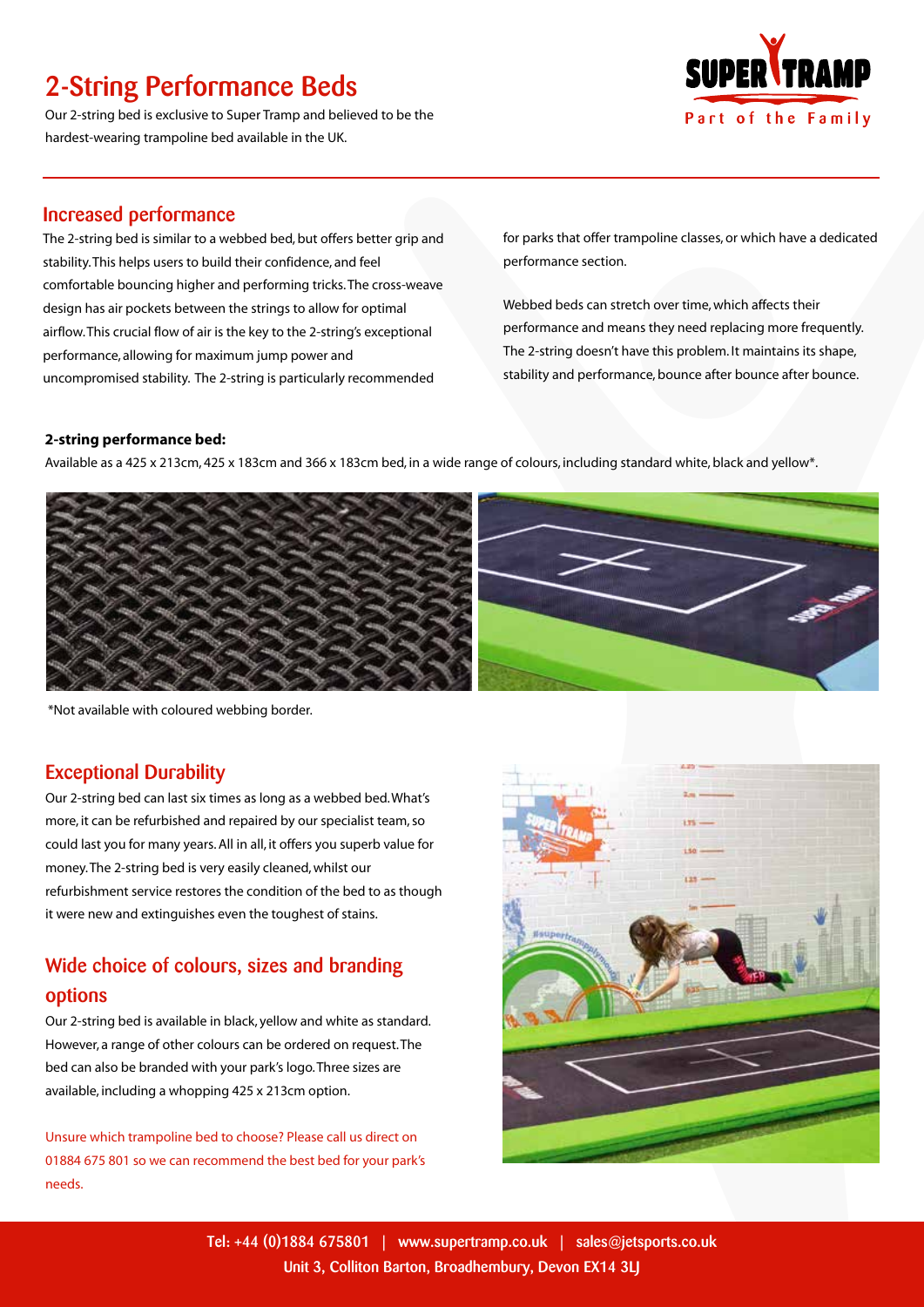# Bespoke Frame Pads

We can custom-make padding in a range of colours and sizes, right here in the UK.

### Quality materials

We only use commercial standard foam, which is closed-cell and cross-linked for extra durability. Unlike cheaper packaging foam, our padding is designed to maintain its shape, so it offers the same high standard of protection over a longer period of time. A strong, double-sided PVC coated nylon is used to protect the foam and make the padding easy to clean.



### Range of options

All of our pads are manufactured on demand; just let us know the size you need. You'll be offered a wide choice of colours, and can also have your park's logo printed on the padding if you wish. Our standard foam is 50mm, but a range of thicknesses are available on request.





Tel: +44 (0)1884 675801 | www.supertramp.co.uk | sales@jetsports.co.uk Unit 3, Colliton Barton, Broadhembury, Devon EX14 3LJ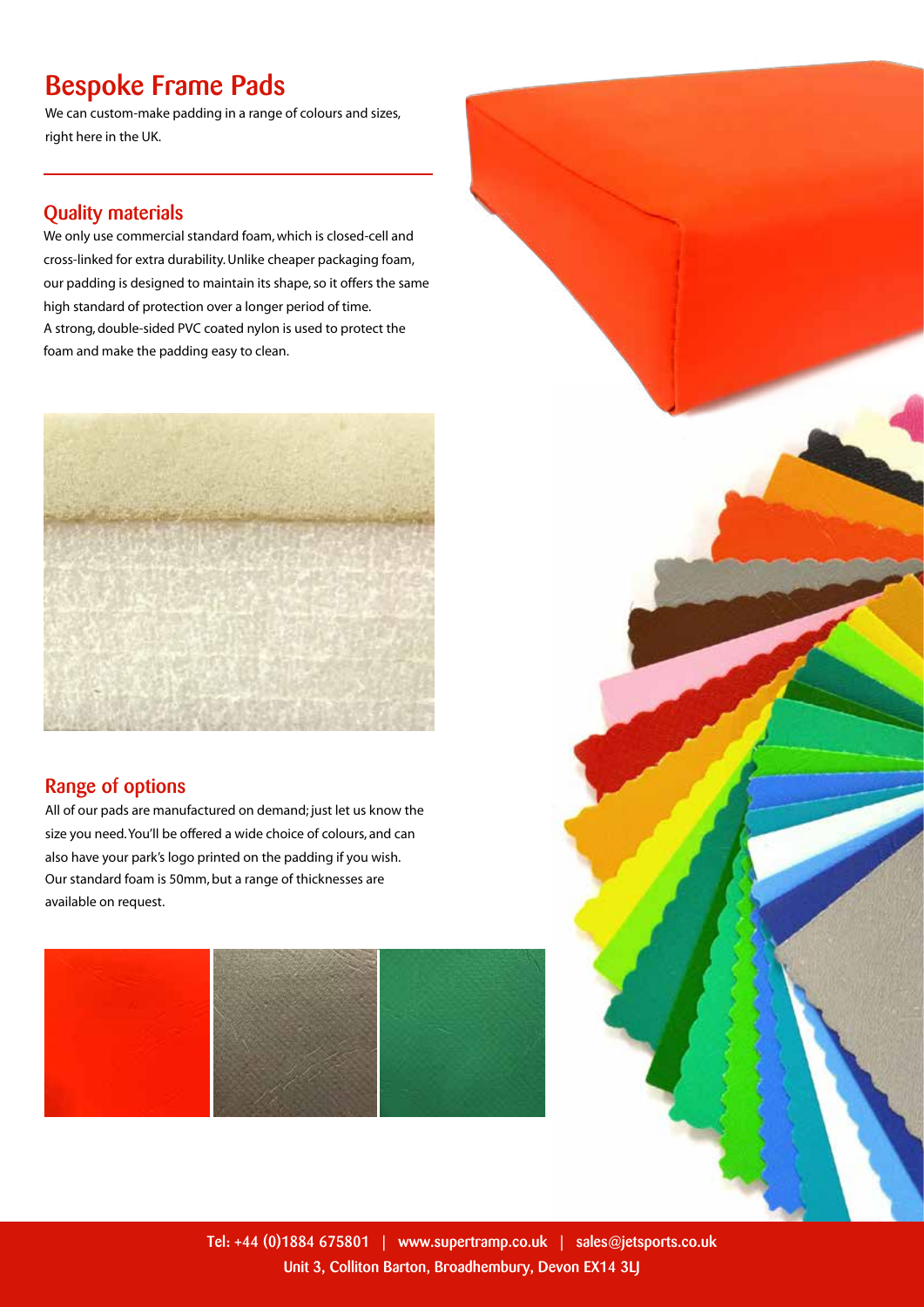# Bespoke Steel Frame Fabrication

Planning to add a new section to your trampoline park? Our team of specialists can undertake bespoke steel fabrication using high-quality UK materials. Our staff are all fully trained and have extensive experience. Your frames will be manufactured in our South West factory, to your unique specifications.

We'll then fit them at a time to suit you, often working through the night to minimise any disruption to your park. We can also fit trampoline beds, padding and nets at the same time.





# Non-cling netting

Our non-cling netting is strong and durable, and made to the latest IATP specifications. The netting can help you to protect both bouncers and onlookers. It's designed to withstand the most competitive of dodge ball games! A huge range of colours are available, and the netting will be supplied to your exact measurements.



## Training and Support Services

Super Tramp is more than just a supplier. We aim to build lasting relationships with our clients and can offer a wide range of support services. We can also carry out staff training, to ensure that your team members can undertake basic maintenance, repairs and safety checks. Please contact us for more information.